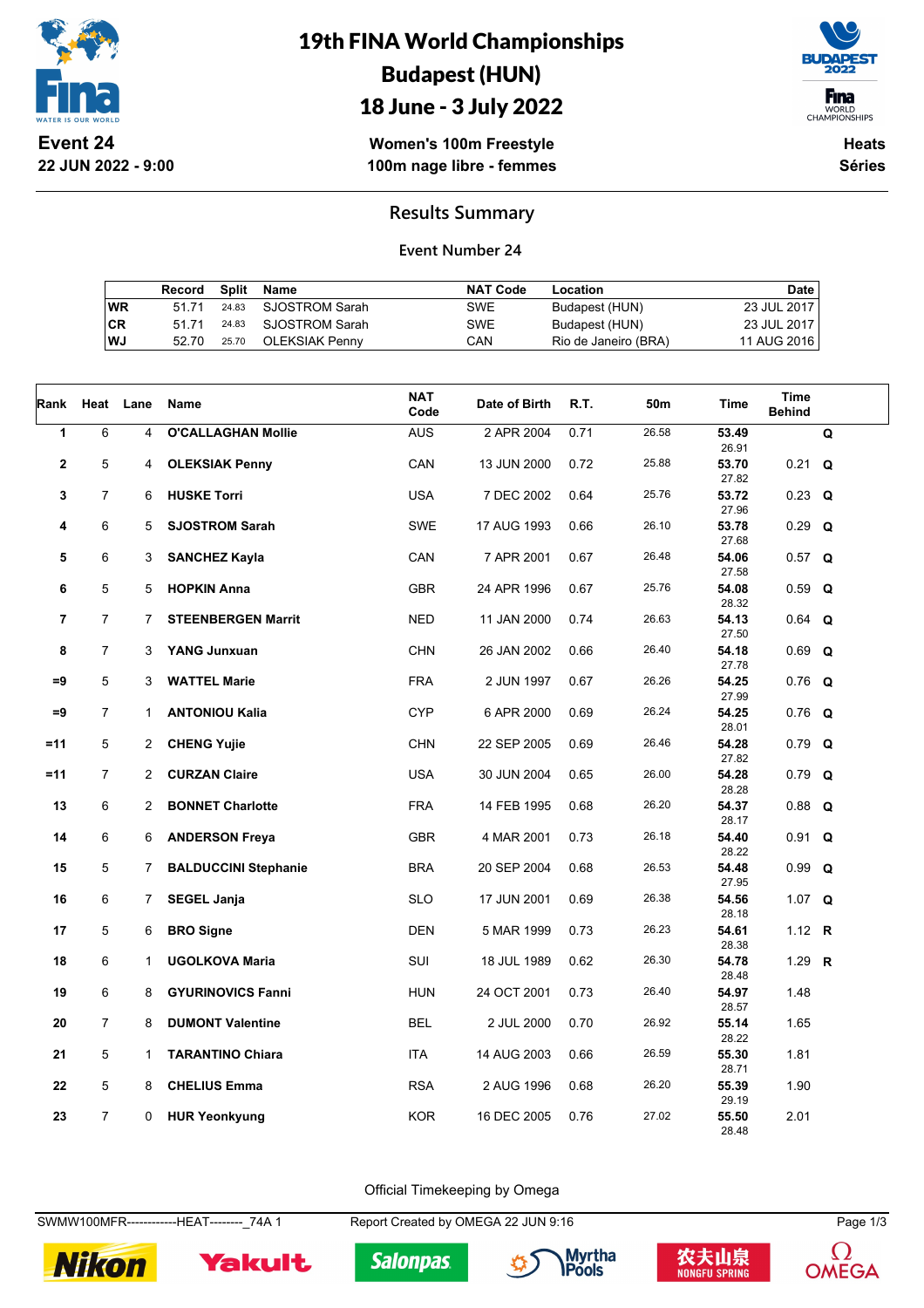

## 19th FINA World Championships Budapest (HUN)

## 18 June - 3 July 2022

**F**ina WORLD<br>CHAMPIONSHIPS

**Women's 100m Freestyle 100m nage libre - femmes**

**Heats Séries**

### **Results Summary**

**Event Number 24**

| Rank   | Heat Lane      |                | Name                             | <b>NAT</b><br>Code | Date of Birth | R.T. | 50m   | Time                      | Time<br><b>Behind</b> |  |
|--------|----------------|----------------|----------------------------------|--------------------|---------------|------|-------|---------------------------|-----------------------|--|
| 24     | $\overline{7}$ | 9              | <b>GOLOVATY Daria</b>            | <b>ISR</b>         | 30 AUG 2005   | 0.69 | 27.13 | 55.85<br>28.72            | 2.36                  |  |
| 25     | 5              | 9              | <b>GOLD Aleksa</b>               | <b>EST</b>         | 3 JAN 2000    | 0.67 | 27.08 | 56.19<br>29.11            | 2.70                  |  |
| 26     | 4              | 5              | <b>JORUNNARDOTTIR S.</b>         | <b>ISL</b>         | 31 OCT 2000   | 0.69 | 27.17 | 56.31<br>29.14            | 2.82                  |  |
| 27     | 5              | 0              | <b>DELGADO KOTEK Anicka</b>      | ECU                | 13 JUN 2002   | 0.69 | 27.12 | 56.43                     | 2.94                  |  |
| 28     | 4              | 4              | <b>MALUKA leva</b>               | LAT                | 9 APR 2003    | 0.67 | 27.11 | 29.31<br>56.46            | 2.97                  |  |
| $= 29$ | 4              | $\overline{2}$ | <b>CROOKS JJG</b>                | CAY                | 27 JUN 2006   | 0.63 | 27.46 | 29.35<br>57.24            | 3.75                  |  |
| $=29$  | 4              | 3              | <b>FERNANDINI ERAZO Rafaela</b>  | <b>PER</b>         | 17 JUN 2001   | 0.66 | 27.46 | 29.78<br>57.24            | 3.75                  |  |
| 31     | 4              | 6              | <b>RENNER Miranda Cristina</b>   | PHI                | 8 JUL 2001    | 0.65 | 27.38 | 29.78<br>57.80            | 4.31                  |  |
| 32     | 4              | 7              | <b>GUPTA Kenisha</b>             | <b>IND</b>         | 13 MAR 2003   | 0.74 | 27.70 | 30.42<br>57.99            | 4.50                  |  |
| 33     | 2              | $\mathbf{1}$   | <b>BATBAYAR Enkhkhuslen</b>      | MGL                | 14 DEC 2001   | 0.76 | 28.05 | 30.29<br>58.16            | 4.67                  |  |
| 34     | 4              | 8              | <b>TORREZ GUZMAN Karen</b>       | <b>BOL</b>         | 29 JUL 1992   | 0.61 | 28.25 | 30.11<br>58.96            | 5.47                  |  |
| 35     | 4              | 1              | <b>ALAS CHONG Isabella</b>       | <b>ESA</b>         | 1 DEC 2004    | 0.67 | 28.21 | 30.71<br>59.00            | 5.51                  |  |
| 36     | 4              | 9              | <b>EGNER Maxine</b>              | <b>BOT</b>         | 12 JUL 2004   | 0.74 | 28.06 | 30.79<br>59.08            | 5.59                  |  |
| 37     | 4              | 0              | <b>FARRO Chloe</b>               | ARU                | 19 JUN 2003   | 0.70 | 28.29 | 31.02<br>59.13            | 5.64                  |  |
| 38     | 3              | 5              | <b>DIOP Oumy</b>                 | <b>SEN</b>         | 29 AUG 2003   | 0.72 | 28.48 | 30.84<br>59.53            | 6.04                  |  |
| 39     | 1              | $7^{\circ}$    | <b>FULLER Olivia</b>             | ANT                | 5 JUN 2003    | 0.72 | 28.93 | 31.05<br>1:00.42          | 6.93                  |  |
|        | 3              |                |                                  | <b>FIJ</b>         |               |      | 29.03 | 31.49                     |                       |  |
| 40     |                | 6              | <b>ROVA Cheyenne</b>             |                    | 23 APR 1995   | 0.81 |       | 1:00.75<br>31.72          | 7.26                  |  |
| 41     | 3              | 4              | <b>KHIYARA Lina</b>              | <b>MAR</b>         | 29 MAY 2003   | 0.73 | 29.29 | 1:00.79<br>31.50          | 7.30                  |  |
| 42     | 3              | 3              | <b>THOMPSON Zaylie Elizabeth</b> | <b>BAH</b>         | 14 FEB 2004   | 0.59 | 29.17 | 1:01.04<br>31.87          | 7.55                  |  |
| 43     | 2              | 8              | <b>COLLYMORE Tilly</b>           | <b>GRN</b>         | 27 NOV 2007   | 0.61 | 29.58 | 1:01.40<br>31.82          | 7.91                  |  |
| 44     | 3              | 0              | <b>OKA Dorcas</b>                | <b>NGR</b>         | 27 OCT 2001   | 0.84 | 29.03 | 1:01.54<br>32.51          | 8.05                  |  |
| 45     | 3              | $\overline{7}$ | <b>VELE Georgia-Leigh</b>        | <b>PNG</b>         | 11 DEC 1998   | 0.71 | 29.63 | 1:01.73<br>32.10          | 8.24                  |  |
| 46     | 3              | $\mathbf{1}$   | <b>MJIMBA Nomvula</b>            | ZIM                | 17 MAR 2002   | 0.62 | 28.99 | 1:02.20<br>33.21          | 8.71                  |  |
| 47     | $\mathbf{1}$   | 6              | <b>MORGINSHTERN Anastasiya</b>   | <b>TKM</b>         | 29 OCT 2005   | 0.67 | 29.49 | 1:02.43<br>32.94          | 8.94                  |  |
| 48     | 3              | 9              | <b>ELIZABETH Khema</b>           | SEY                | 27 JAN 2005   | 0.70 | 29.67 | 1:02.79                   | 9.30                  |  |
| 49     | 3              | 8              | <b>JOACHIM Jamie</b>             | VIN                | 30 AUG 2007   | 0.67 | 29.96 | 33.12<br>1:03.14<br>33 18 | 9.65                  |  |

Official Timekeeping by Omega

SWMW100MFR-------------HEAT--------\_74A 1 Report Created by OMEGA 22 JUN 9:16 Page 2/3



Yakult